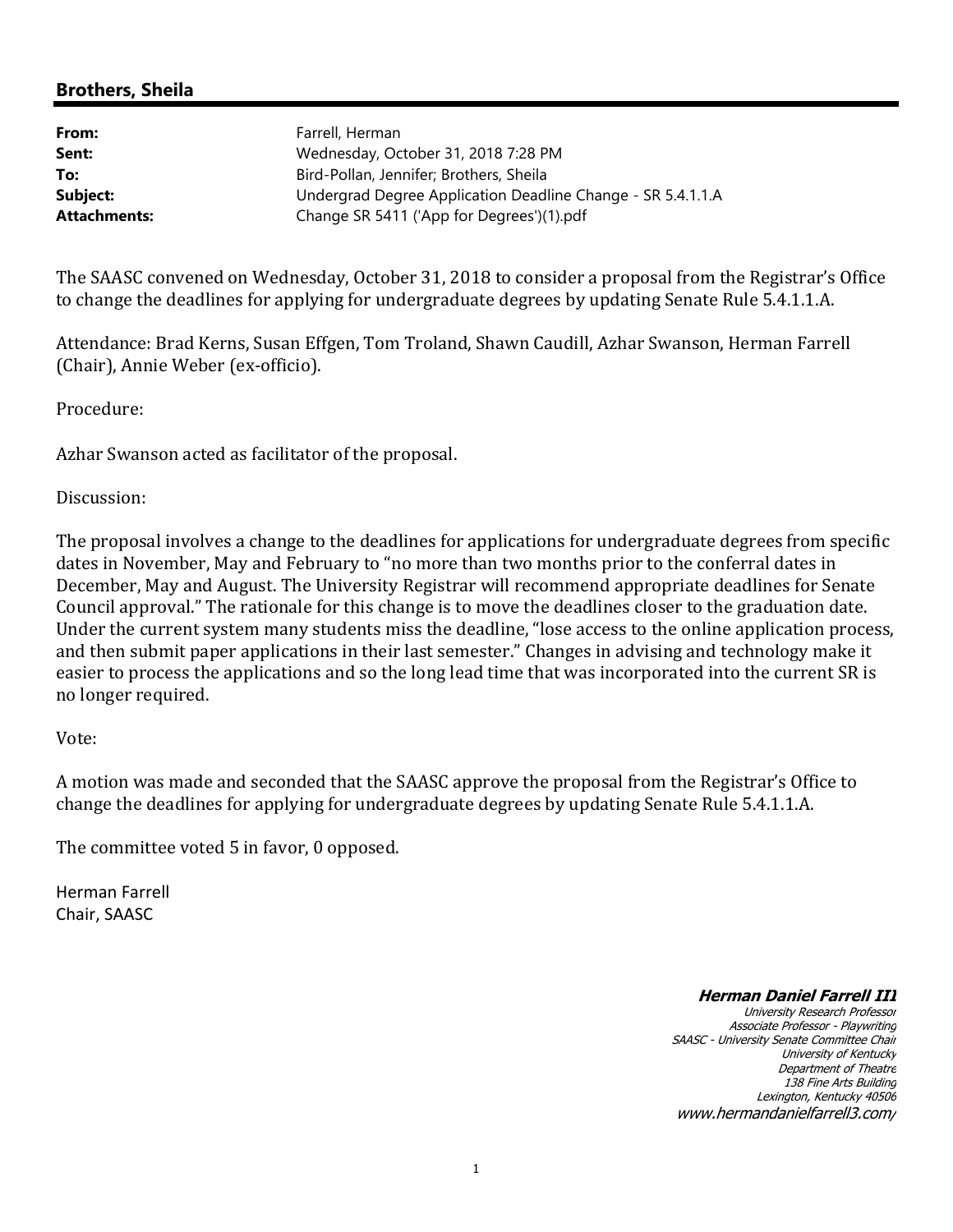# **Summary of Proposal to Change the Deadlines for Applying for**

# **Undergraduate Degrees by Updating Senate Rule 5.4.1.1.A**

## **Current language of 5.4.1.1.A:**

#### **5.4.1.1 Application for Degrees** [US: 3/17/08; US: 12/9/2013]

#### **A. Undergraduate Degrees**

To be eligible for an undergraduate degree, a student must file an application with the dean of the college from which the undergraduate degree is to be awarded for degrees by November 30 for degrees to be awarded the following May; by February 28 for degrees to be awarded the following August; and by June 30 for degrees to be awarded the following December.

## **Proposed language of 5.4.1.1.A:**

#### **5.4.1.1 Application for Degrees** [US: 3/17/08; US: 12/9/2013]

#### **A. Undergraduate Degrees**

To be eligible for an undergraduate degree, a student must file an application with the dean of the college from which the undergraduate degree is to be awarded. The deadline for application for a degree will be no more than two months prior to the conferral dates in December, May, and August. The University Registrar will recommend appropriate deadlines for Senate Council approval. Upon Senate Council approval, the Registrar will publicize the deadlines. November 30 for degrees to be awarded the following May; by February 28 for degrees to be awarded the following August; and by June 30 for degrees to be awarded the following December.

## **Short Context and Rationale:**

The current Senate Rule 5.4.1.1.A should be changed to allow the University Registrar to recommend an appropriate application deadline that is closer to the actual degree conferral dates. This change will result in fewer administrative errors due to data entry from paper forms, a reduction in the number of late submissions to degree lists, a more timely delivery of transcripts and diplomas to students, and a general reduction in the complexity of the graduation application process.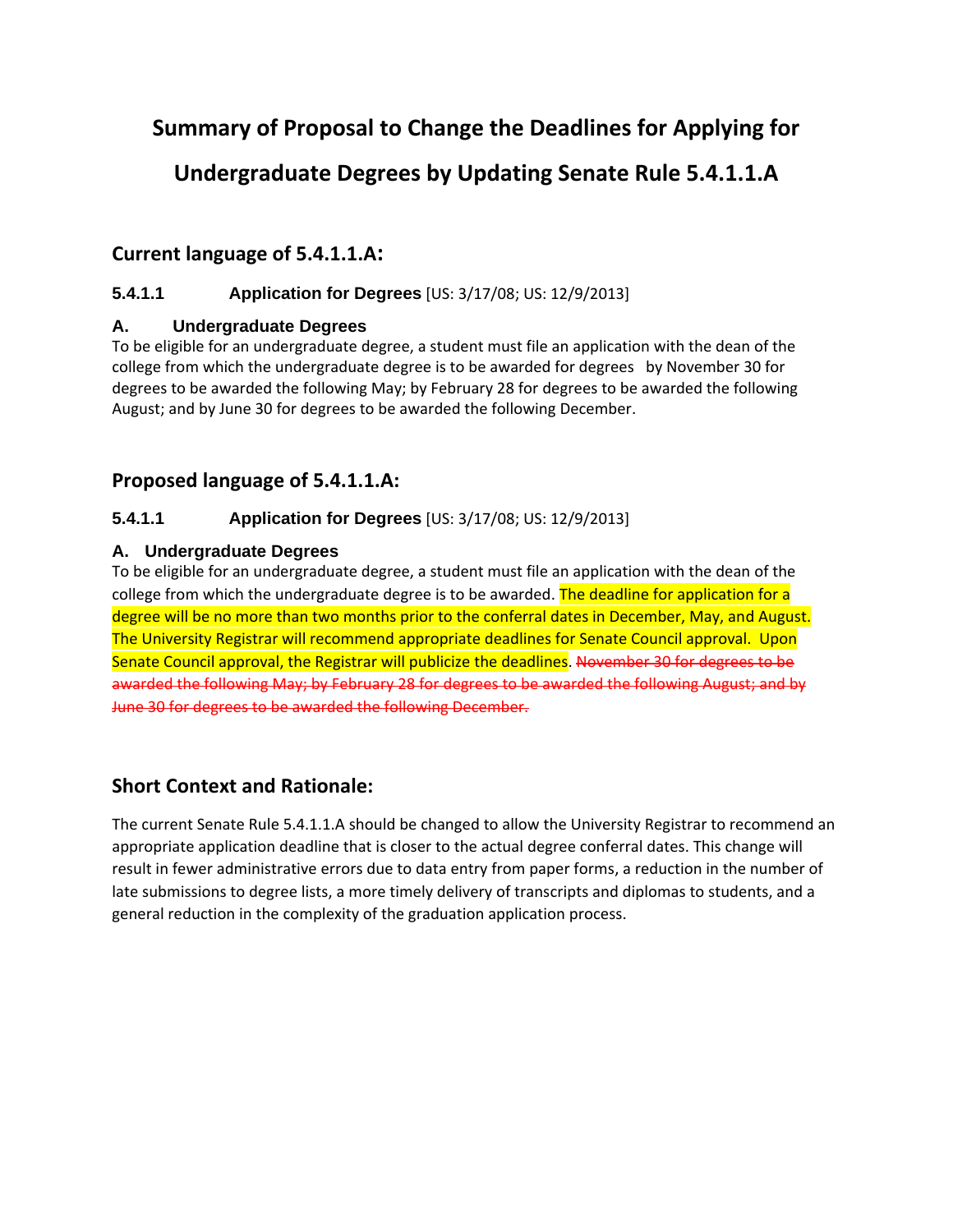# **Full Proposal to Change the Deadlines for Applying for Undergraduate Degrees by Updating Senate Rule 5.4.1.1.A**

## **Context and Rationale:**

The current deadlines were set to be in the semester prior to graduation in order to allow time for advisors to ensure that students were enrolled in the appropriate courses in their last semesters. Changes in advising practices and the technology available through the myGPS Degree Audit system mean that this long lead-time is no longer as crucial to student success as it was in the past. In fact, because the deadlines are so early, a substantial number of students miss the official deadlines, lose access to the online application process, and then submit paper applications in their last semester. The College of Arts & Sciences reports that in Spring 2018, approximately 300 of the 950 graduation applications they received came in after the deadline and on paper. Therefore, we are proposing to adjust the deadlines for undergraduate students to be **approximately 2 months** before each graduation ceremony or conferral date. We believe that this change will have the following benefits to students and the University of Kentucky:

- 1) Reduction in administrative errors due to data entry from paper forms
- 2) Reduction in number of late submissions to degree lists
- 3) More timely delivery of transcripts and diplomas to students
- 4) Reduction in the complexity of the graduation application process, to the benefit of student success

# **Complete Section in Context**

#### **5.4.1.1 Application for Degrees** [US: 3/17/08; US: 12/9/2013]

#### **B. Undergraduate Degrees**

To be eligible for an undergraduate degree, a student must file an application with the dean of the college from which the undergraduate degree is to be awarded for degrees. The deadline for application for a degree will be no more than two months prior to the conferral dates in December, May, and August. The University Registrar will recommend appropriate deadlines for Senate Council approval. Upon Senate Council approval, the Registrar will publicize the deadlines. November 30 for degrees to be awarded the following May; by February 28 for degrees to be awarded the following August; and by June 30 for degrees to be awarded the following December.

#### **C. Graduate Degrees**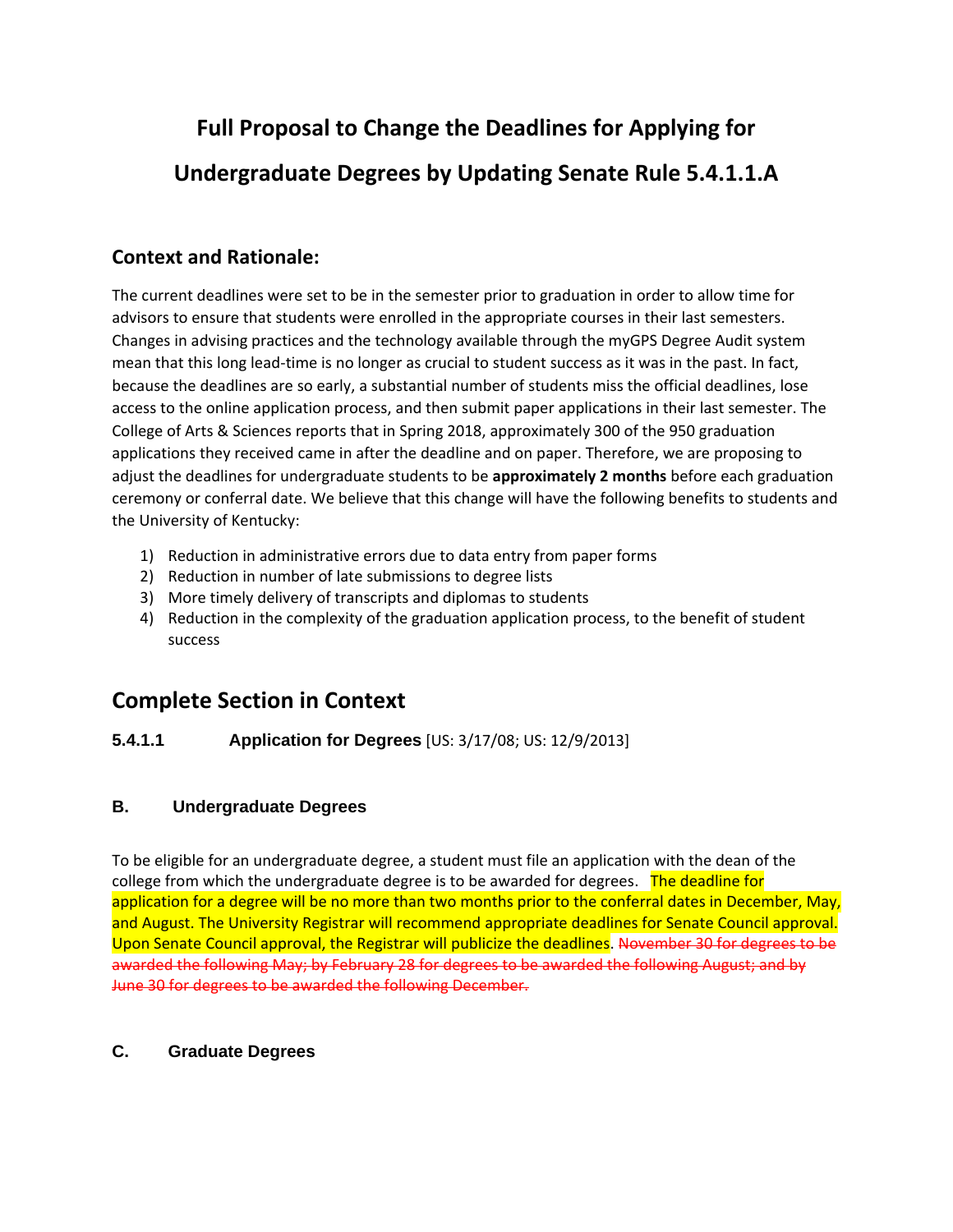To be eligible for a graduate degree, a student must file an application to graduate with the Graduate School by February 20 for degrees to be awarded the following May; by April 15 for degrees to be awarded the following August (and posted to transcript at the end of Summer Session II in August); by June 20 for degrees to be awarded as August degrees (and posted to transcript in September); and by September 20 for degrees to be awarded the following December.

#### **D. Professional Degrees**

Application deadlines for professional degrees will be identified by the respective College Faculty, in accordance with external accreditation requirements (SR 1.2.1.A), and submitted to the Registrar for inclusion in the University Academic Calendar to be approved by the University Senate.

#### **E. Late Addition to Degree List** [US: 11/11/2013]

**1. Approval of Late Addition to Degree List.** The elected Faculty Senators approve the candidates for academic degrees to be submitted to the Board of Trustees (GR II.E.2.b.4; GR IV.A). Effective processing of applications for degrees requires responsible compliance with the calendar deadlines established by the University Senate and that these deadlines be clearly communicated to all students. A student who has not submitted by the respective deadline an application to graduate in December, May or August will not be included on the degree list approved by the elected Faculty Senators for submission to the Board of Trustees, except as provided below.

In each case below, the elected faculty representatives on the Senate Council (SC) will make the final decision on whether to grant the petition to add the student to the degree list and, if necessary due to time limitations, act for the University Senate to approve the degree list itself (SR 1.3.1.2). If a decision is necessary on a petition concerning a degree list (i) for which the SC will not meet again prior to Senate action or (ii) that has already been approved by the University Senate (or by SC on the Senate's behalf) and the SC will not meet again prior to the scheduled Board of Trustees action on the list, then the SC Chair can decide whether the petition will be granted and if favorable add the student to the degree list that will then be acted upon.

- **2. Omission Due to Administrative Error.** In cases where failure to be on the degree list is due to administrative error, the petitioning student will be added to the degree list. Petitions for late addition to a degree list must be submitted to the Senate Council Office and must include documentation from the office of the dean of the college clearly stating the nature and circumstances of the administrative error.
- **3. Demonstration of Extraordinary Hardship.** In cases where failure to be included on the degree list is not due to administrative error, a hardship petition may be submitted to